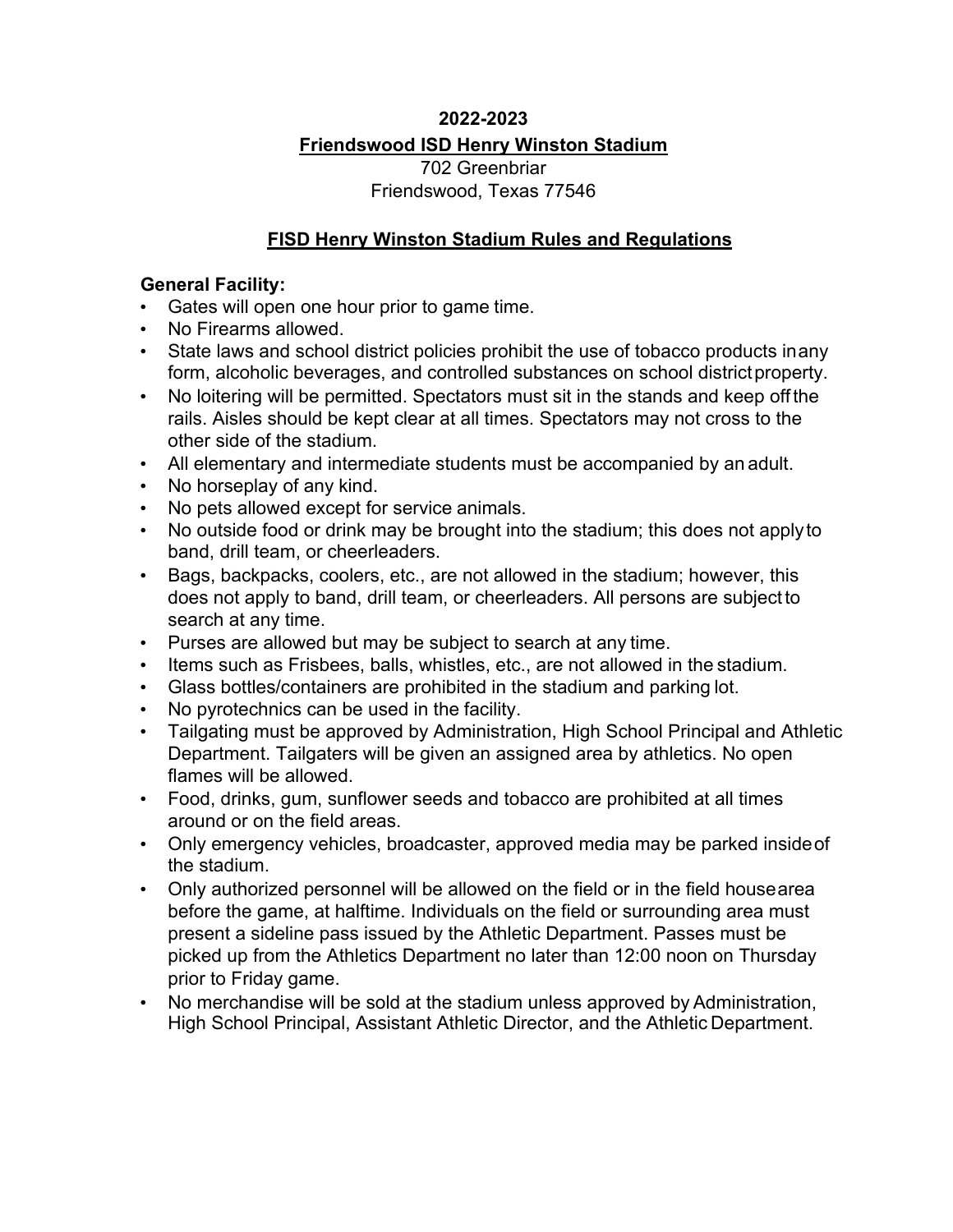## **Stadium Emergency Management/Evacuation Plan**

- In the event of an Emergency, the FPD senior ranking officer in charge will coordinate with the Executive Director of Safety and Operations.
- Stadium broadcaster, voice of the Mustangs will communicate all Emergency and Safety related announcements via the stadium sound system.
- In the event of severe weather all staff, athletes and spectators will be required to evacuate the stadium. Spectators may evacuate to their vehicle or choose to shelter in a designated evacuation location as follows:

| Field House:         | Home team, staff and officials<br>(Go in Home Locker Room &<br>Coach Koopman's Office) | Access Point 16        |
|----------------------|----------------------------------------------------------------------------------------|------------------------|
| Visitor Locker Room: | Visiting team and staff                                                                | Visitor Locker Room    |
| Band Hall:           | Home Band<br>(Band Hall)                                                               | Access Point 26        |
| Wranglerette:        | Wranglerettes and Cheerleaders<br>(Wranglerrette's Room)                               | Access Point 30        |
| Home Side:           | Freshman Mall and Girl's Gym<br>Area                                                   | <b>Access Point 27</b> |
| Visitor Side:        | Boy's Gym Area and Basketball<br>Locker Rooms                                          | Access Point 16 & 20   |

v Event Staff, Administrators and Police will direct patrons to the evacuation locations.

# **Stadium Seating**

- Home Side Seating Sections are as follows:
	- Section A: Band and Wranglerettes only
	- Section B: General Admission Seating
	- Section C: Rows 1-16 General Admission, 17 and above
	- Section D: Reserved
	- Section E: Rows 1-16 General Admission, 17 and above
	- Section F: Reserved General Admission
	- Section G: Student Section and General Admission
- Visitor Side Seating Sections are as follows:

Visiting Band: South side near end zone

All other seating is General Admission